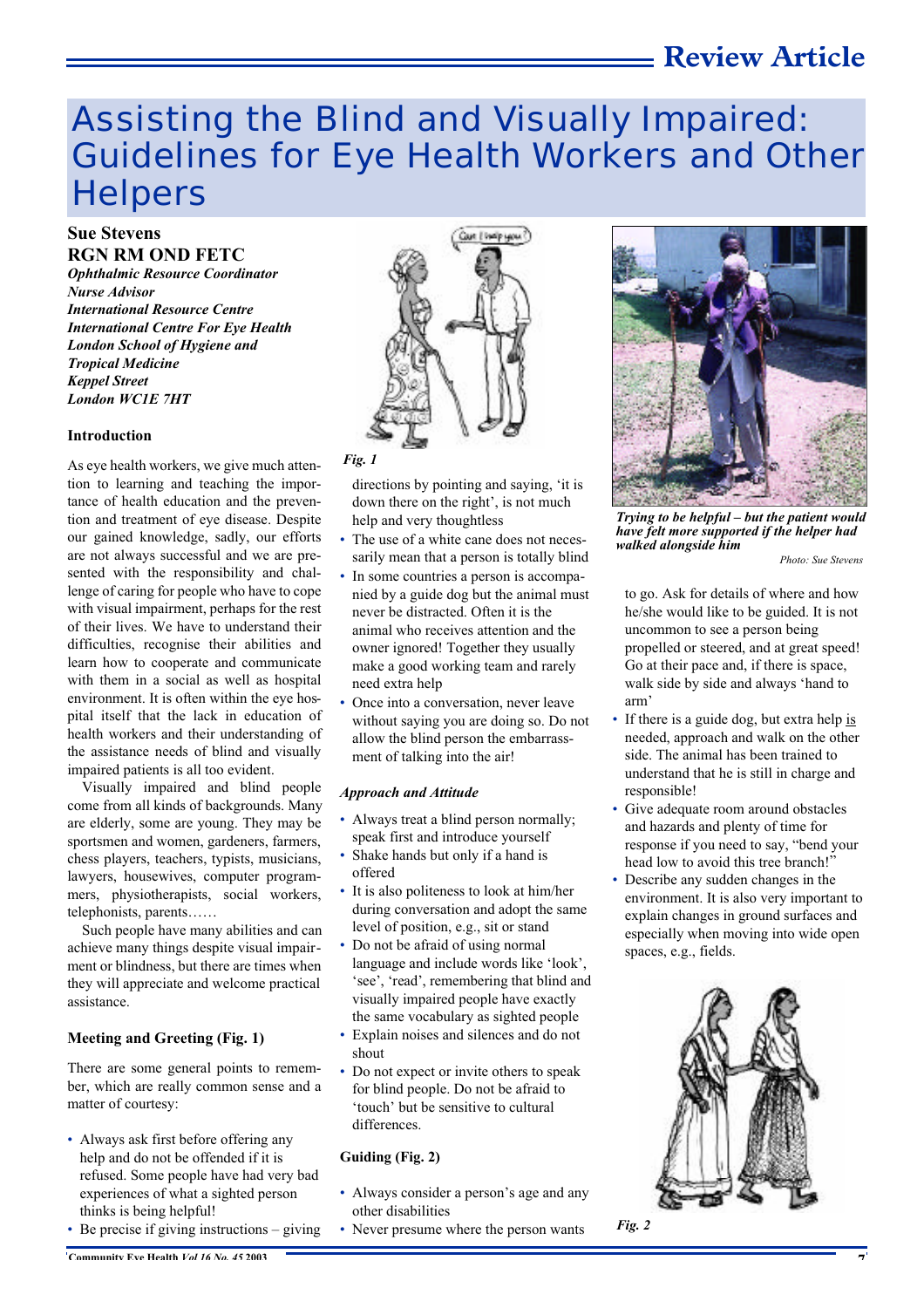# **Assisting the Blind**

#### *Walking in Single File or in Narrow Spaces (e.g., in shops, offices and busy crowded areas)* **(Fig. 3)**

• Tell your partner of the change in surroundings and then move your own guiding arm towards the middle of your own back



## *Fig. 3*

• Your partner should automatically step in behind you, still holding your arm, and together you will be able to negotiate a narrow space.

## *Doorways* **(Fig. 4)**

- It is important to take this manoeuvre (movement) very slowly; it is not an easy one to master
- Tell your partner if the door opens towards you or away from you
- Go through the door with your partner on the hinge side



# *Fig. 4*

- Open the door with your guiding arm; your partner should place his/her hand against the door to feel the handle
- He/she should then follow you through and close the door behind both of you.

## *Steps, Stairs and Slopes* **(Fig. 5)**

- Tell your partner whether the steps, stairs or slope go up or down. Going down is more difficult.
- Allow your partner plenty of time to hold the handrail securely and judge the first step carefully



• Go one step ahead and take a slightly longer stride on the last step to allow your partner space.

## *Kerbs and Roads* **(Fig. 6)**

- Never take risks!
- Tell your partner if you are approaching a 'kerb up' or 'kerb down' (the step onto or off a pavement/sidewalk) and pause slightly before taking the step



## *Fig. 6*

- Make sure you approach the kerb together – both facing, and at an equal distance from the kerb – taking extra care with rounded kerbs
- Cross the road using the shortest distance and go straight across
- Tell your partner if you are parting company after crossing the road and ensure they know which way they are facing.

# *Seating* **(Fig. 7)**

• Never propel or steer a blind or visually impaired person backwards into a seat!



- Guide your partner to the seat and explain what type it is  $-$  e.g., upright chair, low sofa, armchair, stool
- Ask them to let go of your arm and place their hand on the back or the seat of the chair
- This is sufficient help as your partner will now be able to judge the height of the seat and will be able to sit safely and at his/her own pace.

## *Travelling* **(Fig. 8)**

- Tell your partner if he/she is getting into the back or the front seat of a car and whether it is facing left or right
- Place your guiding hand on the door handle and allow him/her to slide his/her grip hand down your arm to the door handle



# *Fig. 8*

- With his/her other hand, the car roof can be noted and your partner will lower his/her head appropriately
- At the end of the journey, get out of the car before yourpartner and help them out
- Tell them if there are wider than average gaps to cross – this is particularly important when travelling by train!
- Always lead your partner on and off public transport.
- In rural areas, extra help may be needed when you and your partner have to negotiate getting on and off unstable modes of transport, e.g., carts, boats, etc.

# **In the Eye Hospital**

- The patient will expect eye health workers to know how to help them
- Always apply all the principles mentioned above; be extra gentle and take time
- Remember your patient is at the hospital because they cannot see well – sadly, an often seemingly forgotten point, even by the more senior or so-called experienced staff members!
- Never be afraid to ask the patient's opinion about a situation specific to them and how they would like to be assisted